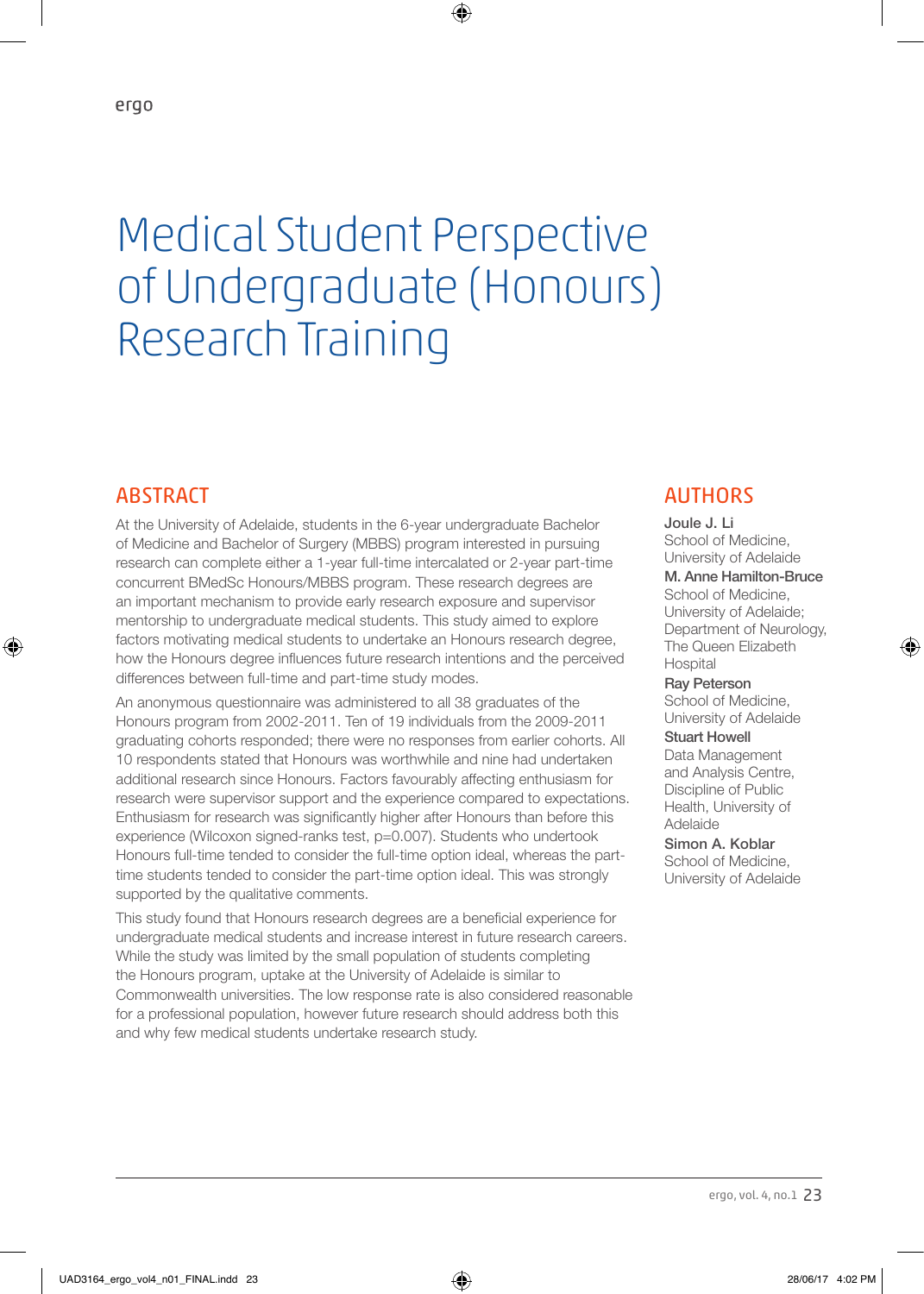# Introduction

Internationally there is a recognised need to promote academic medicine, and in particular the role of the clinician-scientist, as an attractive medical career pathway (ICRAM, 2004). One common method to promote academic medicine is an Honours research degree option provided to medical students during university.

⊕

The traditional full-time Honours option is undertaken after commencement, but before completion, of medical school, via an approved 1-year leave of absence during a student's medical degree. This is described in the literature as an 'intercalated' Honours degree, because the 1-year full-time Honours is inserted in between years of medical school study, rather than undertaken after medical school has been fully completed (Park et al. 2010). Recent studies have found a strong relationship between intercalated research degrees for medical students and a desire for academic medicine (Jones et al. 2013). A previous study found that intercalated research degrees are considered worthwhile (Park et al. 2010), however, little information exists as to the factors motivating students to undertake Honours and how Honours degrees influence desire to pursue future research. There are also few studies investigating the perceived differences between fulltime (intercalated) research degrees and part-time (concurrent) research degrees. We undertook a study at the University of Adelaide, Australia, to explore these questions.

# **METHODS**

⊕

The University of Adelaide Bachelor of Medicine and Bachelor of Surgery (MBBS) program is an integrated 6-year undergraduate course. An Honours research degree, the Honours Bachelor of Medical Science, is available to all medical students any time after successful completion of Year 3 of the MBBS. Students may undertake the Honours degree as either a 1-year full-time intercalated option or a 2-year part-time option concurrent with MBBS studies.

In 2012, an anonymous questionnaire (Appendix 1) similar to that used in previous research (Park et al. 2010) was constructed and sent to all students Data were analysed using SPSS version 20.0 (SPSS Inc., Chicago, USA). Likert scale responses were analysed by determining the median and interquartile range. Univariate associations were determined using Fisher's exact test. The visual analogue scale responses were analysed by determining the mean and standard deviation (SD), with the differences analysed using the Wilcoxon signed-ranks test.

Ethics approval for this project was obtained from the University of Adelaide Human Research Ethics Committee (approval number: H-2012-096).

# RESULTS

Ten of 19 individuals from the 2009-2011 graduating cohorts responded, with no responses from individuals from earlier cohorts (a total of 38 questionnaires was sent to the 2002-2011 graduates). There were equal numbers of male and female respondents. The mean age was 25.2 (standard deviation [SD] 1.9) years. All respondents received a First Class Honours grade. Seven of the

♠

who undertook the Honours Bachelor of Medical Science at the University of Adelaide between 2002 and 2011. The questionnaire utilised fivepoint Likert scales (1=strongly disagree, 5=strongly agree) and qualitative open-text responses to examine factors motivating the study of Honours, the Honours research degree experience, the factors affecting desire to undertake future research, and the perceived differences (advantages and disadvantages) between the full-time and part-time study modes. Visual analogue scales from 1 to 10 assessed qualities including desire to pursue a research career, whether Honours was worthwhile and enjoyable, and enthusiasm for research before, during, and after Honours (1=no quality, 10=strongest possible quality).

<sup>24</sup> ergo, vol. 4, no.1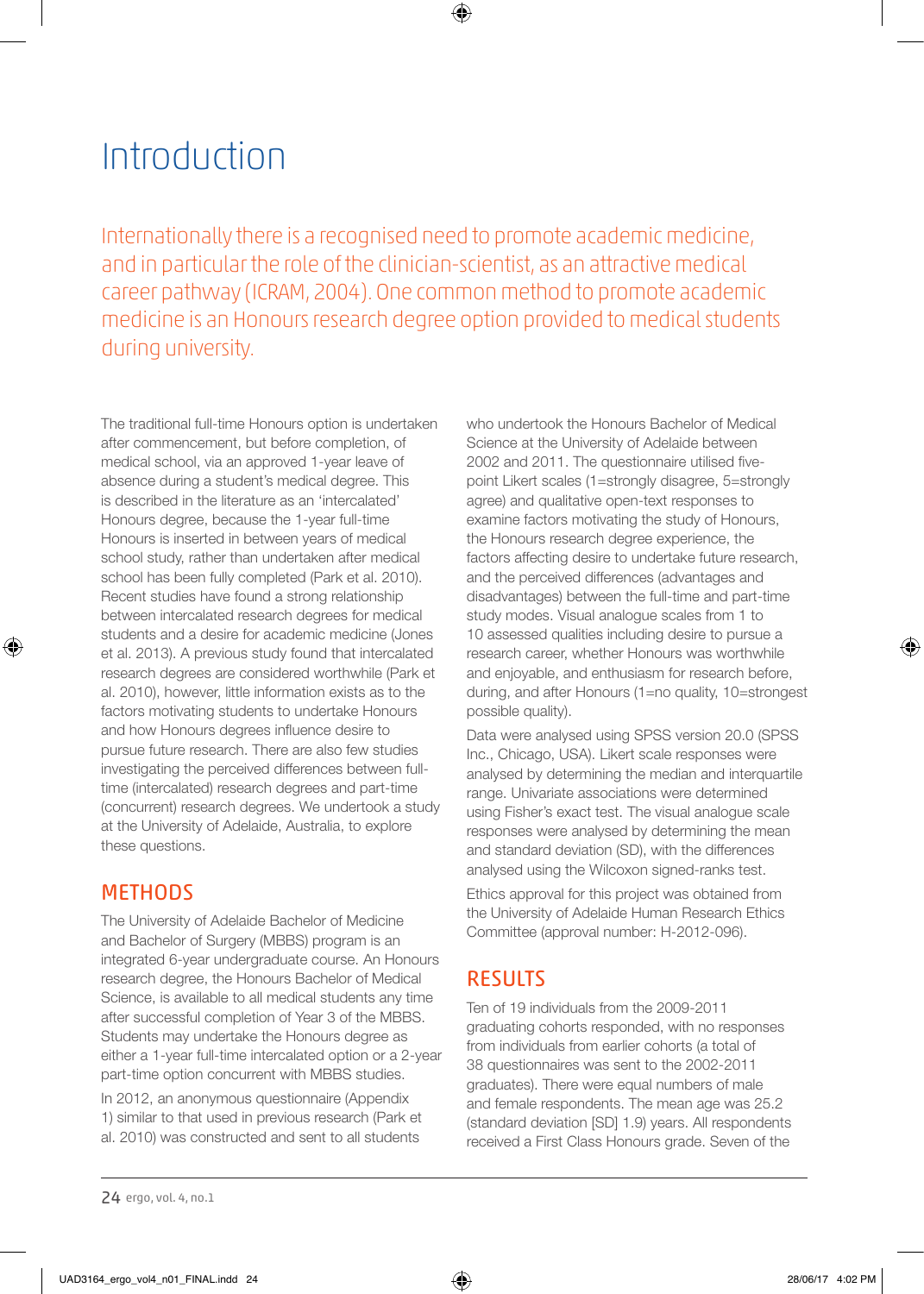|                                                         | Median | Interquartile<br>Range |
|---------------------------------------------------------|--------|------------------------|
| <b>Motivation to undertake Honours</b>                  |        |                        |
| Career progression and/or curriculum vitae              | 4.5    | $3.8 - 5.0$            |
| Pathway to another research degree                      | 3.5    | $2.8 - 4.0$            |
| Chance of publishing a peer-reviewed article            | 4.0    | $2.8 - 5.0$            |
| General interest in research and/or academic medicine   | 4.0    | $3.8 - 4.3$            |
| Specific interest in area researched during Honours     | 4.0    | $2.8 - 5.0$            |
| Improve academic or general research ability and skills | 4.0    | $4.0 - 5.0$            |
| Time off to do other activities                         | 4.0    | $2.5 - 4.5$            |
| Take a break from Medicine                              | 3.0    | $3.0 - 4.5$            |
| Extending university by 1 year                          | 1.0    | $1.0 - 3.0$            |
| Peer pressure                                           | 1.0    | $1.0 - 2.0$            |
| Senior role model undertook Honours                     | 2.5    | $1.0 - 4.0$            |
| Adequacy of Honours research experience                 |        |                        |
| Performing independent research                         | 4.0    | $4.0 - 4.0$            |
| Reading and reviewing research literature               | 4.5    | $4.0 - 5.0$            |
| Writing and submitting for publication                  | 4.0    | $3.8 - 5.0$            |
| Planning the research project                           | 4.0    | $3.8 - 4.0$            |
| Applying for ethics and other approval                  | 4.0    | $3.0 - 5.0$            |
| Gaining useful contacts for the future                  | 4.0    | $3.0 - 5.0$            |
| Gaining an insight into research in general             | 5.0    | $5.0 - 5.0$            |
| Gaining an insight into the specific area researched    | 4.0    | $4.0 - 5.0$            |
| Gaining an insight into research funding                | 3.0    | $3.0 - 4.0$            |
| Broadened knowledge base                                | 3.0    | $2.0 - 4.0$            |
| Improved learning habits and/or time management skills  | 4.0    | $3.8 - 4.3$            |
| Gaining new personal and professional skills            | 4.0    | $4.0 - 5.0$            |
| Factors favourably affecting research enthusiasm        |        |                        |
| Support from research Supervisor                        | 5.0    | $4.0 - 5.0$            |
| Publication of a peer-reviewed article                  | 3.5    | $3.0 - 4.0$            |
| Challenge of undertaking Honours research               | 4.0    | $3.0 - 4.0$            |
| Grade received for Honours degree                       | 4.0    | $3.8 - 5.0$            |
| Actual experience compared to expectations              | 4.0    | $3.8 - 5.0$            |

# Table 1. Student assessment of Honours research degree experience

 $\bigoplus$ 

 $\bigoplus$ 

 $\bigoplus$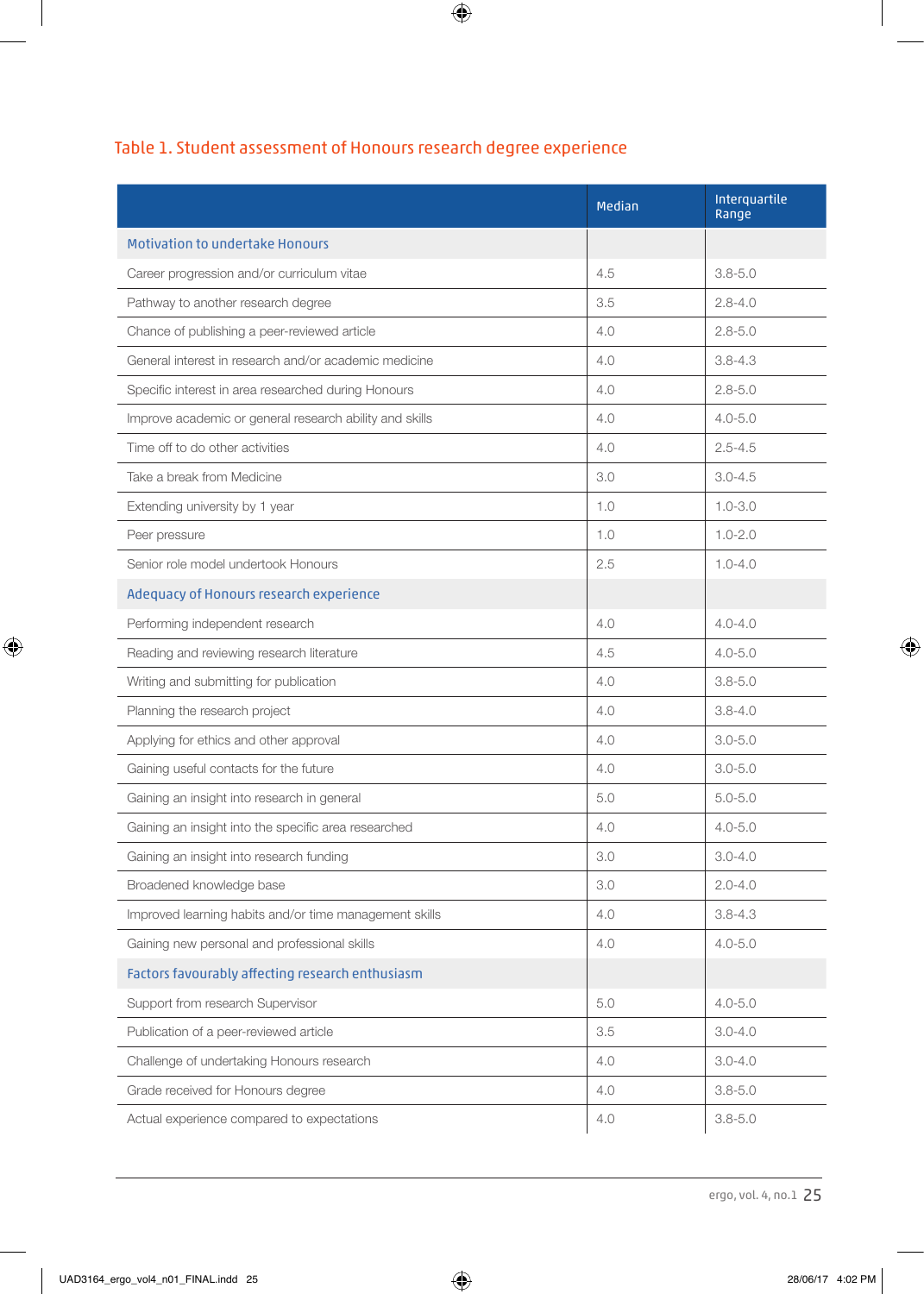|                                                                                                                          | Median | Interguartile<br>Range |
|--------------------------------------------------------------------------------------------------------------------------|--------|------------------------|
| Validity of reason for choosing full-time Honours                                                                        |        |                        |
| Honours full-time allows enough time to complete research properly                                                       | 4.5    | $1.8 - 5.0$            |
| Honours full-time allows commitment to research without distraction                                                      | 4.0    | $3.8 - 5.0$            |
| Honours full-time allows complete immersion into research                                                                | 4.0    | $2.8 - 5.0$            |
| Flexibility to attend social and professional networking functions                                                       | 2.5    | $1.8 - 5.0$            |
| Flexibility to cope with unexpected events                                                                               | 5.0    | $3.0 - 5.0$            |
| Flexibility to cope with surges in research workload                                                                     | 4.5    | $3.8 - 5.0$            |
| Validity of reason for choosing part-time Honours                                                                        |        |                        |
| Part-time Honours saves a year of university                                                                             | 3.5    | $3.0 - 5.0$            |
| Students choosing part-time option have sufficient motivation to adequately<br>commit to completing the research project | 3.0    | $2.0 - 4.3$            |
| Allows students to graduate from the MBBS young enough to still apply for<br>Rhodes or similar scholarships              | 3.5    | $1.0 - 5.0$            |
| Allows student to continue studying alongside pre-clinical year level and friends                                        | 3.5    | $1.0 - 5.0$            |

⊕

*5-point Likert scale where Strong Agreement = 5 through to Strong Disagreement = 1.*

10 respondents undertook Honours full-time between Years 3 and 4 of the MBBS, one undertook Honours full-time between Years 5 and 6 of the MBBS, and two (2/10) undertook Honours part-time over 2 years.

Eight of the 10 respondents had research output (poster, presentation or paper) from their Honours research. Nine expressed interest in or had already undertaken a further research degree, and these respondents had all undertaken further research projects since Honours graduation. The mean rating for current desire to undertake a research career was 7.4 out of 10 (SD 1.2). The Likert results are reported in Table 1.

The main original motivators to undertake Honours were career progression and/or curriculum vitae, general interest in research and/or academic medicine, and improvement of academic or general research ability and skills. All respondents indicated that 'with the benefit of hindsight, at least one of their original reasons was valid'. Honours research enabled respondents to perform independent research, read and review literature, write and submit for publication, plan the research project, gain an insight into research, improve learning habits and/or time management skills, and gain new personal and professional skills.

All respondents believed that 'Honours provided an adequate preparation for a research career'. Factors favourably affecting enthusiasm for research included supervisor support, the experience compared to expectations and the grade received. In hindsight, respondents believed that the ability to commit to research without distraction and the ability to cope with surges in research workload were the two most valid reasons for choosing the full-time study option. Saving a further year of university study was of equivocal importance for the part-time concurrent study option (median 3.5, interquartile range 3.0-5.0).

Respondents considered Honours to be both worthwhile (mean 8.8, SD 0.6) and enjoyable (mean 7.4, SD 1.4). However when comparing the two descriptions, they felt it was more worthwhile than enjoyable (Wilcoxon signed-ranks test, p=0.018). Enthusiasm for research was significantly higher after the Honours year than before this experience (p=0.007). There was no significant difference between research enthusiasm before Honours and during Honours (p=0.093) or between research enthusiasm during and after Honours (p=0.216).

Students who undertook full-time Honours tended to suggest full-time Honours as the ideal mode of study, whereas part-time Honours students tended

⊕

⊕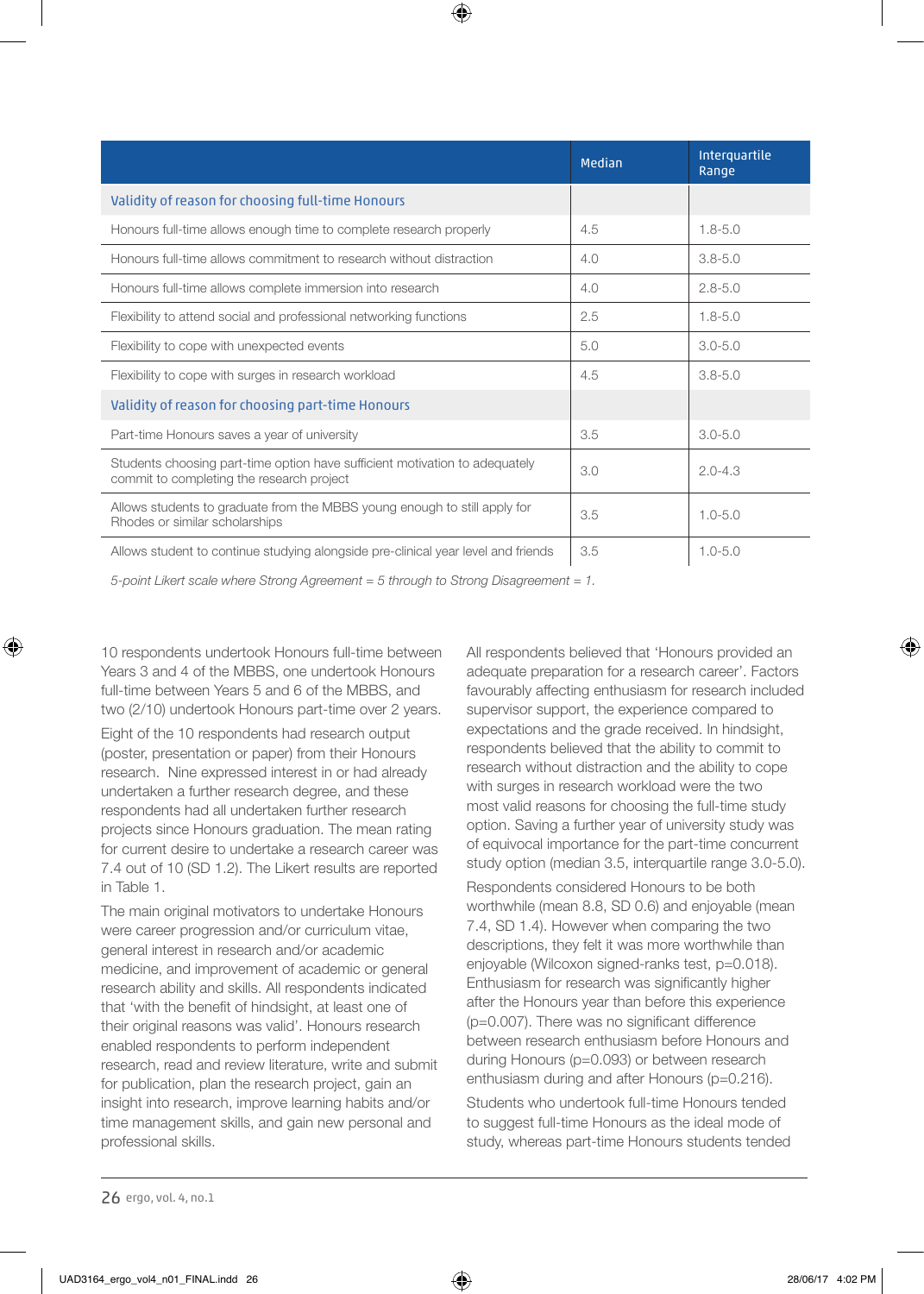to suggest part-time Honours as the ideal (8 students full-time and 2 students part-time; Fisher's exact test, borderline significance, p=0.067). This was also supported in qualitative comments. One full-time Honours respondent remarked 'Absolutely not' in regards to part-time Honours, whereas one part-time Honours respondent wrote 'Strongly believe the parttime option is the best. Clinicians rarely become fulltime researchers. Clinicians need to learn, experience and develop skills in balancing clinical and academic roles/time'. This respondent also stated 'I would NOT choose to do Honours as a full-time 1 year degree during a year off of MBBS. I strongly support the reengagement of the part-time Honours programme'.

All but one respondent (6/7) who undertook Honours between Years 3 and 4 stated that in hindsight the ideal time to undertake Honours was between Years 5 and 6. These six respondents stated in qualitative comments that the main reason was because students have a greater understanding of clinical medicine and their desired specialty choice after two years of clinical experience (Years 4 and 5 of the MBBS) and this would have better informed their research interests.

#### **DISCUSSION**

⊕

This study found that an Honours research degree increased student enthusiasm for research. The positive experience was due to supervisor support and the experience compared to expectations. These findings suggest that medical schools should identify and acknowledge effective supervisors, and emphasise the quality of research supervisors to medical students considering an Honours research degree. Research exposure and supervision are two major motivators for becoming a physician-scientist (Park et al. 2010; Greenberg et al. 2013), and this study indicates that Honours research degrees are an important mechanism for providing both these factors to medical students early in their careers.

This study also found that students were originally equivocal about undertaking Honours as a pathway to another research degree, but nine students had undertaken or were interested in undertaking another research degree after Honours completion. Ratings of research enthusiasm were also significantly higher after Honours completion than prior to the experience. This supports previous studies which found that Honours research degrees act to increase research enthusiasm, and are associated with a higher level of future research (Straus et al. 2006).

Unfortunately however, this study did not collect data on the type of further research undertaken by the students.

⊕

There was a tendency towards students considering their chosen study mode (full- or part-time) as the ideal preference; this was strongly supported by the qualitative comments. This has important implications for medical schools, as it indicates schools should consider retaining both full-time and part-time Honours study options if future careers in academic medicine are to be encouraged maximally. Indeed, the desire not to undertake an additional year of study is a major barrier to uptake of intercalated degrees (Nicholson et al. 2010), so the existence of part-time study options may encourage increased uptake by those students who are interested in research but do not wish to extend their university by an additional year. Honours research degrees have the distinct advantage of a short duration, and unlike longer research degrees (such as MD-PhDs), Honours research degrees allow for research exposure without an adverse effect on clinical medical knowledge (Dyrbye et al. 2007).

In qualitative comments, the full-time students described a preference towards undertaking Honours later in the course (between Years 5 and 6, in contrast to between Years 3 and 4), because the two additional years of clinical training better informed their research interests. While currently students are able to undertake Honours at either time point, highlighting this finding to future students who are considering Honours should be considered to better inform their decisions as to when to undertake Honours.

This study was, however, limited by the small population of students who complete the Honours program, although uptake at the University of Adelaide is similar to Commonwealth universities (Park et al. 2010). The response rate was reasonable for a professional population (Baruch 1999), and may be considered representative of the Honours students at the University of Adelaide from 2009- 2011 (Baruch & Holtom 2008). However, if the students all graduated with a first class honours, they may not be representative of Honours students at the University of Adelaide. Students attaining a lower grade may have had less enthusiasm for further research on completion of the program, and such students may also have given information that highlights areas where the program is failing some students. The fact that few students undertake a research study also requires further investigation.

UAD3164\_ergo\_vol4\_n01\_FINAL.indd 27 28/06/17 4:02 PM

⊕